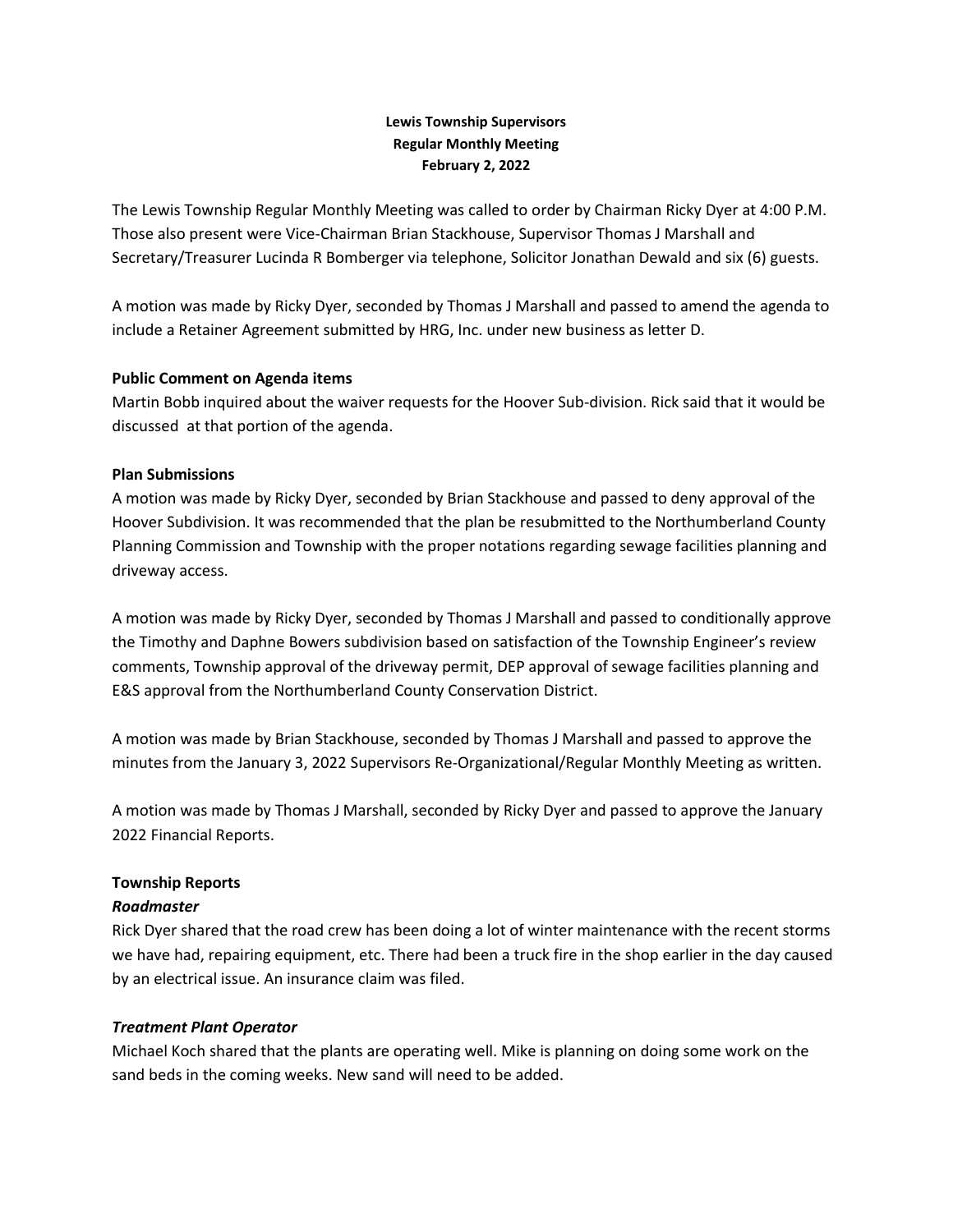## *Secretary/Treasurer*

Lucinda R Bomberger shared the CPA had started the Township's 2021 audit. The last of the information needed was emailed this week.

A meeting was to be held with the Schell and Koch Road residents on Thursday, February 3, 2022 at 7:00 P.M. to discuss the project, timeline, homeowner responsibility, costs to the homeowner, etc.

### **Old Business**

No Old Business

#### **New Business**

A motion was made by Ricky Dyer, seconded by Brian Stackhouse and passed to approve the funds disbursement request from the Small Water & Sewer Grant in the amount of \$45,000.00 for engineering costs.

A motion was made by Ricky Dyer, seconded by Thomas J Marshall and passed to approve the funds disbursement request from Pennvest in the amount of \$126,350.50 for Admin/Engineering, Easement and Permit costs.

A motion was made by Ricky Dyer, seconded by Brian Stackhouse and passed to approve the purchase of four (4) grinder pumps for the Schell & Koch Road sewer project.

A motion was made by Brian Stackhouse, seconded by Ricky Dyer and passed to approve a Retainer Agreement submitted by HRG, Inc. for their engineering services.

A motion was made by Thomas J Marshall, seconded by Ricky Dyer and passed to authorize payment of bills for the month of February 2022.

# **Public Comment**

Martin Bobb asked how the Hoover's are subdividing their property. Lucinda answered that the lot that is Elvin's had been created in a previous subdivision and the 10 acres across the road is currently proposed.

Martin also asked why the Stein's do not have to connect to the sewer system on Schell Road. They are out of the 150' mandatory connection.

Brian Stackhouse asked how the Township determines what roads will be fixed each year? Rick answered that he intends to consult with the Township Municipal Services Representative from PennDOT for estimates on roads that are in the poorest condition a and make decisions based on money available to do the work.

A motion was made by Ricky Dyer, seconded by Brian Stackhouse and passed to adjourn the meeting at 4:42 p.m.